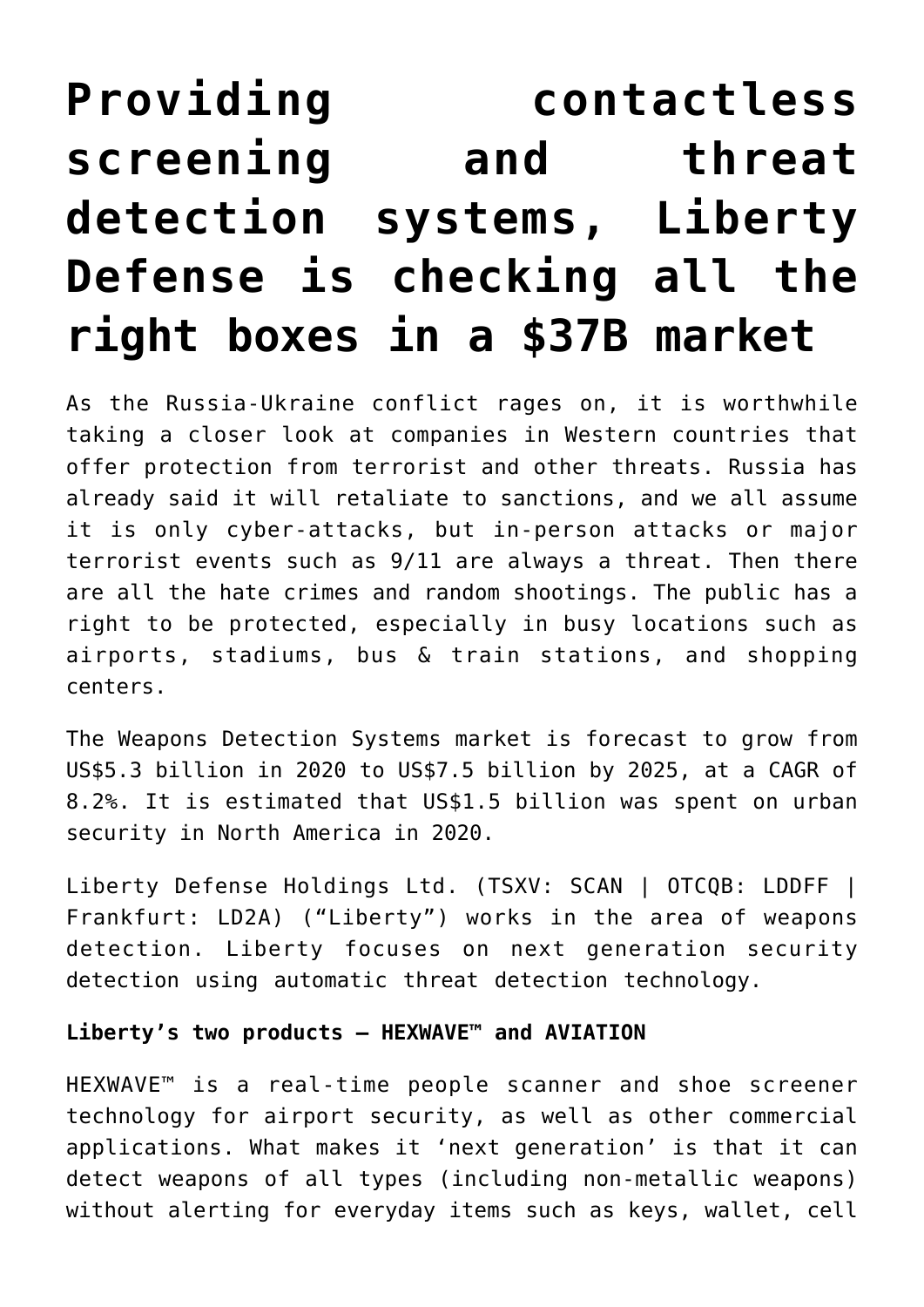phone, and jacket. This is because it works by using 3D imaging and Artificial Intelligence.

HEXWAVE™ also uses Smart IoT functionality for connectivity to existing security systems (VMS, access control) and enables over the air updates. It is able to be used both indoors and outdoors. In terms of Government approvals and certification HEXWAVE™ is progressing well as you can read [here.](https://libertydefense.com/news/liberty-defense-granted-fcc-order-for-hexwave-security-detection-system/)

**Hexwave Technology works much better than old fashioned metal detectors**



Source: [Liberty Defense Holdings company presentation](https://libertydefense.com/wp-content/uploads/LD-Presentation_22Feb2022.pdf) HEXWAVE™ has been awarded a grant from the U.S. TSA and DHS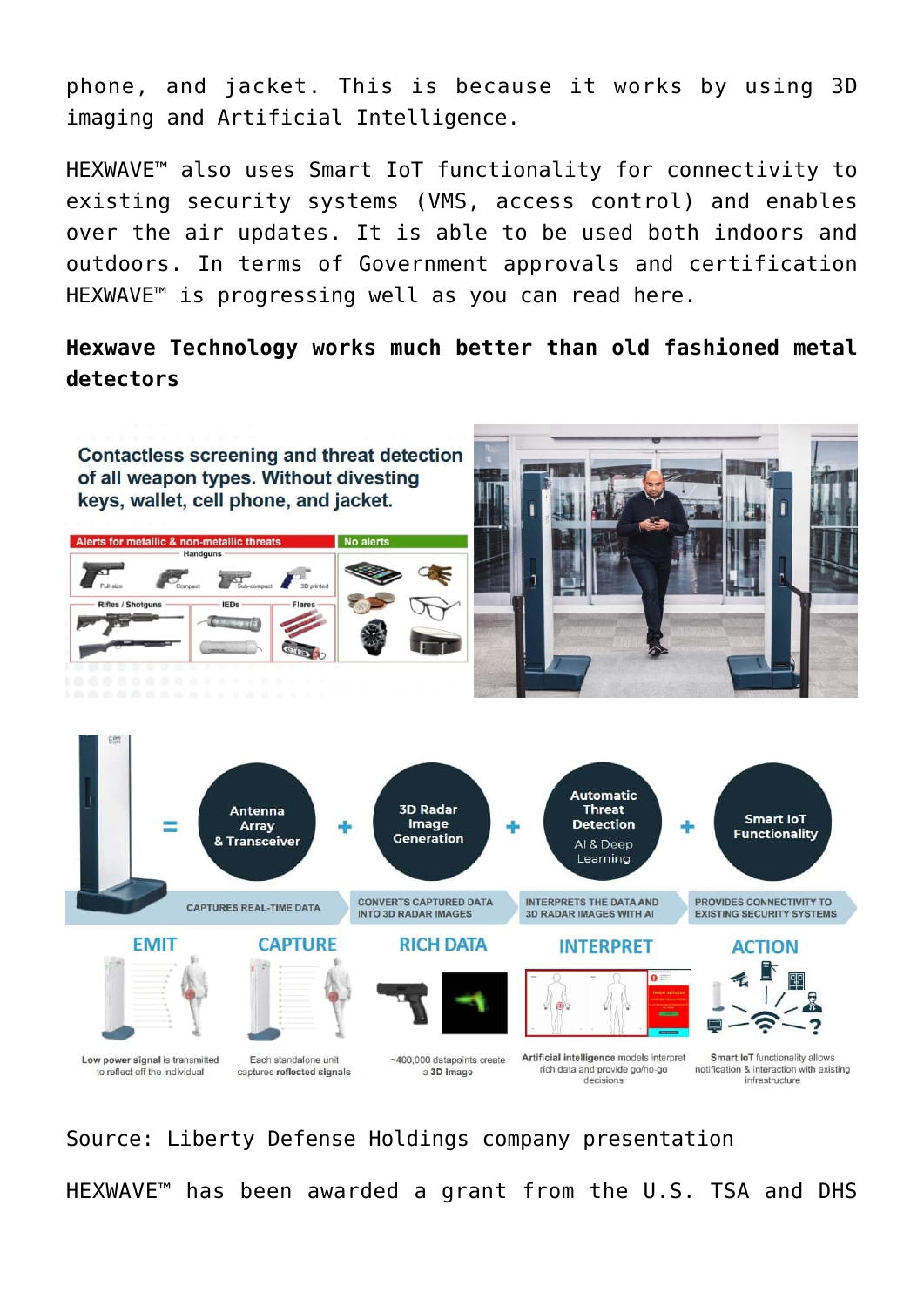for tech advancement and is undergoing [six beta testing](https://libertydefense.com/wp-content/uploads/LD-Presentation_22Feb2022.pdf) [trials;](https://libertydefense.com/wp-content/uploads/LD-Presentation_22Feb2022.pdf) including with the Maryland Stadium Authority, Greater Toronto Airports Authority, Hindu temple, Port Tampa Bay, Virginia Division of Capitol Police, and the University of Wisconsin Police Department.

Following on from the above it was recently [announced](https://libertydefense.com/news/liberty-defense-signs-canadas-largest-airport-to-test-ai-security-detection-system/) on February 22, 2022, that Liberty has signed an agreement with The Greater Toronto Airports Authority to trial HEXWAVE™ at Toronto Pearson International Airport during the third quarter of 2022. The Airport will be the first airport in the world to test HEXWAVE™.

AVIATION is Liberty's other key product, for which Liberty owns the license. It is focused on airport security and involves the following two technologies combined:

- High Definition Advanced Imaging Technology (HD-AIT) millimeter-wave **body scanner** for upgrades or new deployments in airports
- Award winning **footwear screener** based on proven millimeter-wave technology

Airport passengers will no longer need to remove their shoes or any clothing. AVIATION can be used to upgrade the existing worldwide installed base or for new system deployments.

## **Liberty's business model**

The Liberty business model works by achieving one-off revenue from the HEXWAVE™ hardware sale, plus a recurring revenue from the initial 5-year maintenance plan to include software and AI updates. Liberty [states](https://libertydefense.com/wp-content/uploads/LD-Presentation_22Feb2022.pdf) that it expects to generate high product gross margins after 2022. Their initial focus will be on the USA and Canada, but there is an international need, so global expansion could follow. Liberty will look to use channel partners where appropriate and also use direct sales. Amsource Capital Ltd. has been engaged to facilitate large and small ticket leasing and financing of HEXWAVE™.